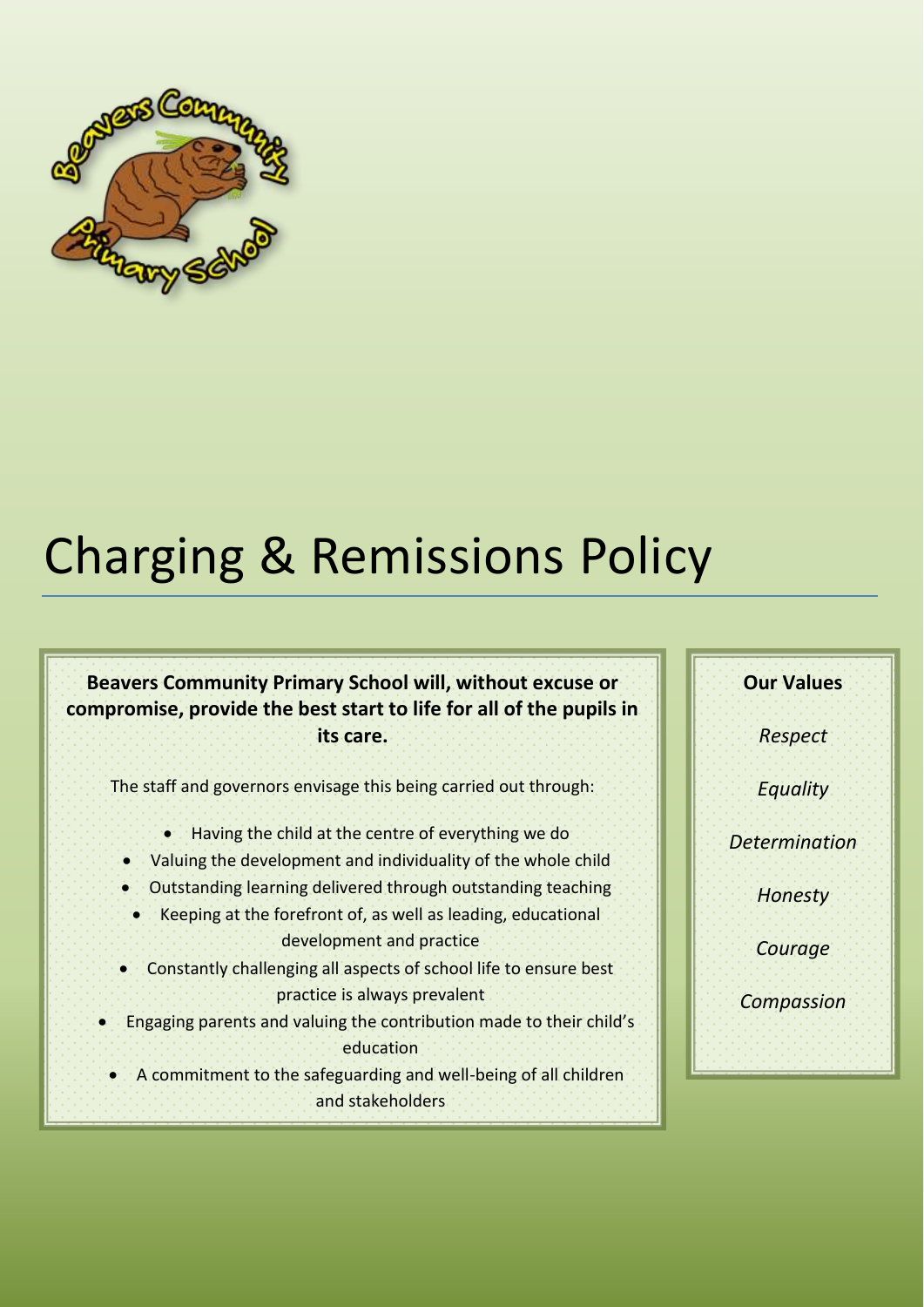

| <b>Contents</b>                                               |                |  |
|---------------------------------------------------------------|----------------|--|
|                                                               | <b>Pages</b>   |  |
| <b>Introduction</b>                                           |                |  |
| <b>Education during School Hours</b>                          | 3              |  |
| <b>Voluntary contributions</b>                                | 3              |  |
| Swimming                                                      | 3              |  |
| Extra-Curricular Activities, Provision and After-School Clubs | 4              |  |
| <b>Residential visits</b>                                     | 4              |  |
| Childcare - Breakfast Club & BASH                             | 4              |  |
| School Property - Damage and Loss                             | $\overline{4}$ |  |
| <b>School Documents and Curriculum Information</b>            | 4              |  |

### *Introduction*

| Date Approved                | Date of Next Approval by the Finance Committee |
|------------------------------|------------------------------------------------|
| 8 <sup>th</sup> October 2020 | Autumn 2021                                    |

Beavers Community Primary School is an inclusive school and overall, governors are committed to minimising the chance that pupils are excluded from school activities because of cost. It is their aim that all pupils should receive equal access to curricular activities. This helps to ensure that all pupils have equal access to the broad and imaginative curriculum provided by the school.

# *Education during School Hours*

Education as part of the National Curriculum during school hours is free. The school arranges a number of trips and visits to enhance and broaden the school curriculum. Children are taken to places of interest, museums, concerts etc. In addition, they work with visiting theatre (and other) groups in school. The governing body makes no charge for these enrichment activities but does ask for contributions towards the cost. Parents are also asked to pay for materials for practical activities in some circumstances.

# *Voluntary contributions*

#### **Contributions are requested by the school in the following circumstances:**

Enrichment activities taking place during the school day e.g. trips and visits out or to pay performers to come into school etc. The school invites parents to contribute to the cost of the enrichment activity. All contributions are voluntary. However, if we do not receive sufficient voluntary contributions, we may cancel the activity.

If a parent wishes their child to take part in a school trip or event, but is unwilling or unable to make a voluntary contribution, we do allow the child to participate fully in the trip or activity. If parents are unable to contribute the full voluntary amount, they are encouraged to contribute whatever they can towards the trip or visit. The school may pay the shortfall and meet the additional costs in order to support the visit. Parents have a right to know how each trip is funded. The school provides this information on request.

Parents may, if they wish, pay more than the minimum voluntary contribution to help enable an activity to take place where others are unable to afford the voluntary contribution. If parents kindly wish to pay more, they should indicate the amount of their additional contribution.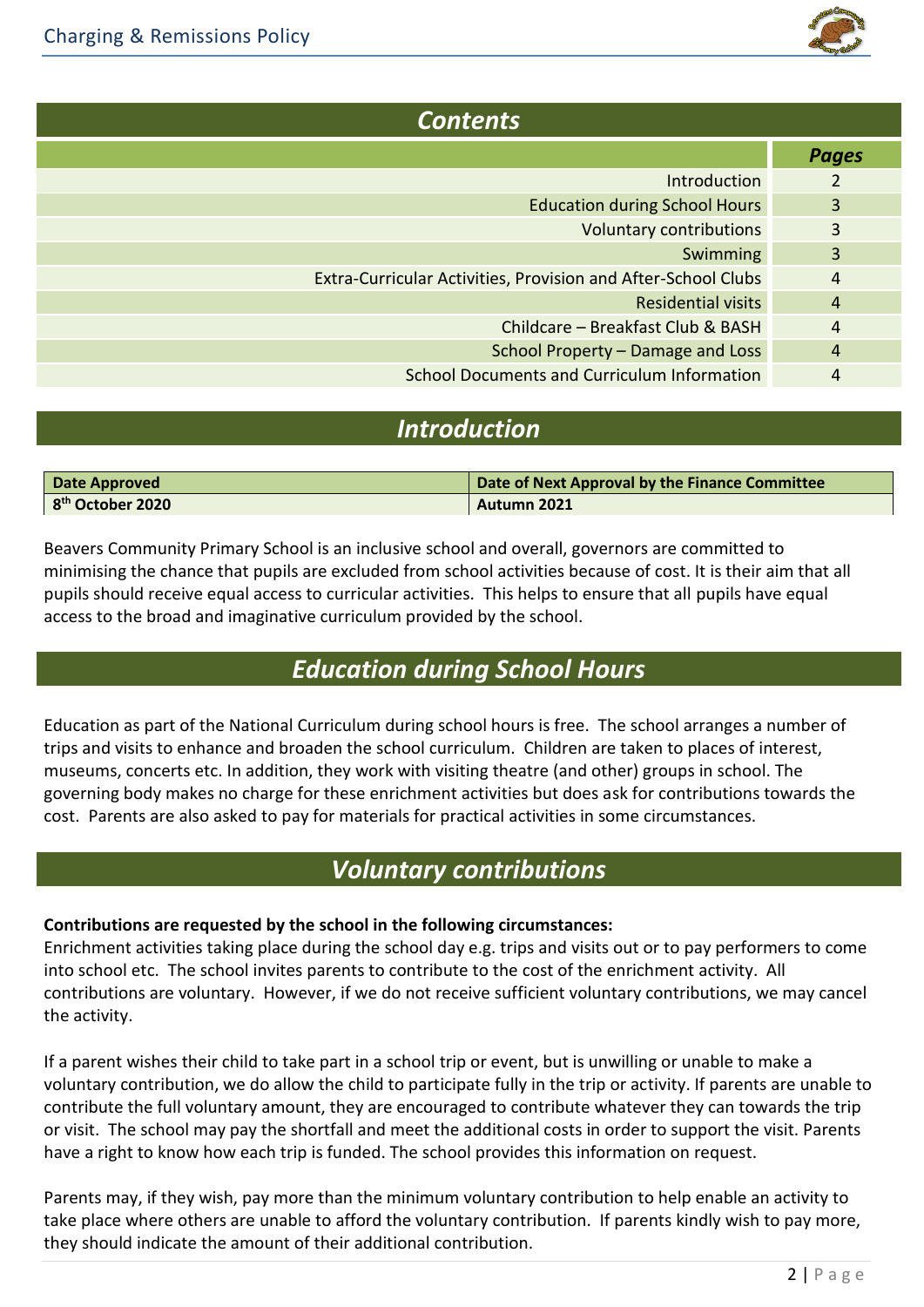

The following is a list of additional activities organised by the school, which require voluntary contributions from parents. These activities are known as 'optional extras'.

This list is not exhaustive:

- visits to museums;
- sporting activities which require transport expenses;
- outdoor adventure activities;
- visits to the theatre.
- the cost of materials used in practical lessons, when parents have indicated that they would like the finished product to be taken home, or consumed in school (in the case of cookery activities).

#### *Swimming*

The school organises swimming lessons for all children during Key Stage 2. These take place in school time and are part of the National Curriculum. We make no charge for this activity. We inform parents when these lessons are to take place, and we ask parents for their written permission for their child to take part in swimming lessons.

# *Extra-Curricular Activities, Provision and After-School Clubs*

Where additional clubs are offered during lunchtimes or after school, a charge may be made. Charges for clubs and any other provision are made explicit at the time of offering opportunities to children. It is the Governing Body's intention that the school will make no profit from any club/sessions.

# *Residential visits*

If the school is in a position to organise a residential visit in school time or partly school time, which is to provide education directly related to the National Curriculum, we may make a charge to cover the costs of board, lodging and activities. We would ask for a voluntary contribution for the travel expenses. Parents who have been granted FSM allowance from London Borough of Hounslow are exempt from up to 50% of travel expense on request.

# *Childcare – Breakfast Club and BASH*

Fees are charged for childcare offered before school and after school

#### *School Property – Damage and Loss*

If a child damages or destroys furniture or fittings, materials, apparatus, equipment, books or any part of the fabric of the building the Governing Body reserves the right to ask parents to pay the full or part cost of repair, replacement or restoration, where this is a result of a pupil's inappropriate behaviour.

Parents will be asked to pay the replacement cost of any library or reading book issues to a child that is lost or not returned to school when requested.